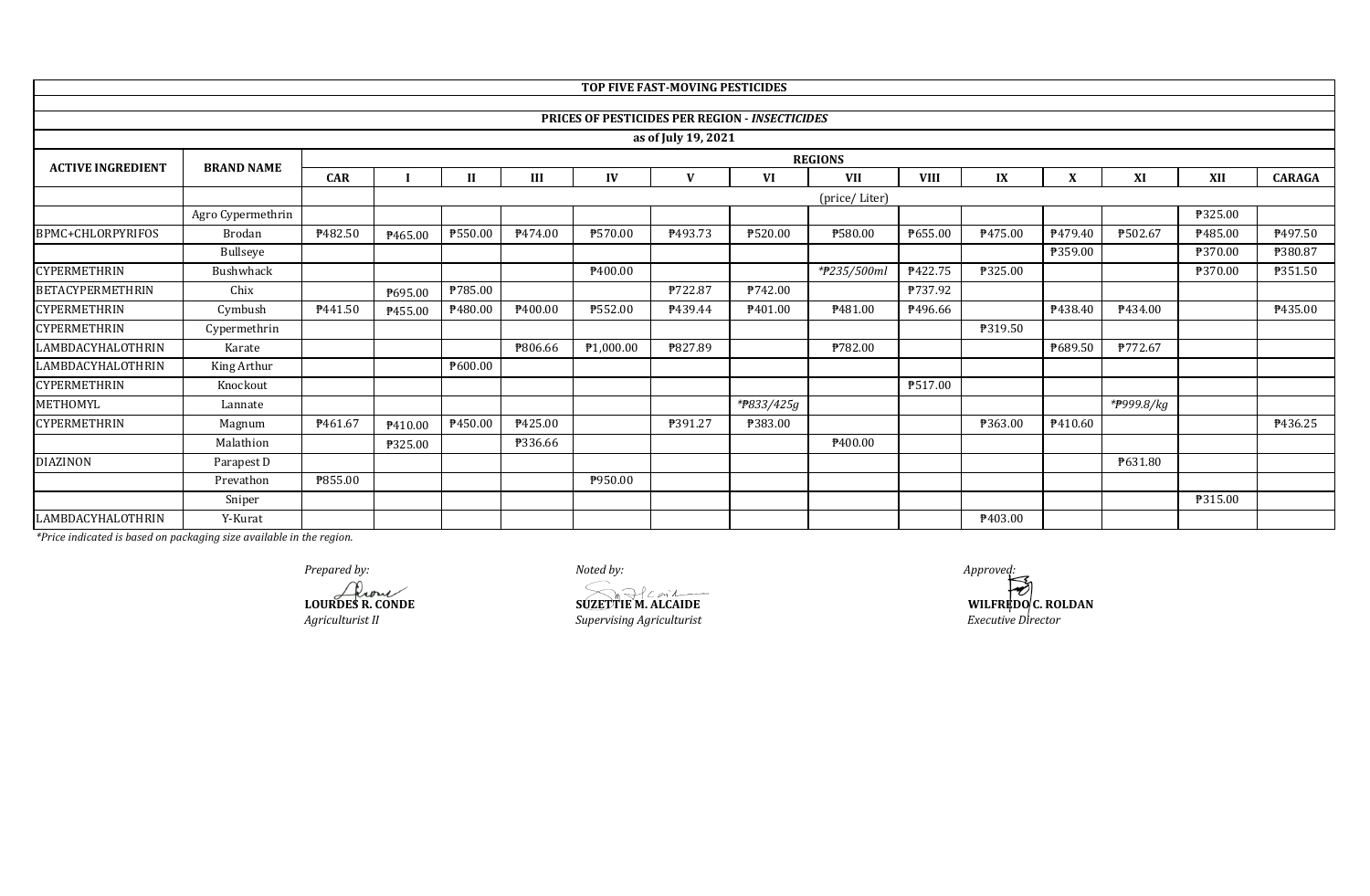|                              |                    |                |         |          |           | <b>PRICES OF PESTICIDES PER REGION - HERBICIDES</b> |           |             |               |             |                        |         |         |                        |               |  |
|------------------------------|--------------------|----------------|---------|----------|-----------|-----------------------------------------------------|-----------|-------------|---------------|-------------|------------------------|---------|---------|------------------------|---------------|--|
|                              |                    |                |         |          |           | as of July 19, 2021                                 |           |             |               |             |                        |         |         |                        |               |  |
| <b>ACTIVE INGREDIENT</b>     | <b>BRAND NAME</b>  | <b>REGIONS</b> |         |          |           |                                                     |           |             |               |             |                        |         |         |                        |               |  |
|                              |                    | <b>CAR</b>     |         | Н        |           | IV                                                  |           | VI          | <b>VII</b>    | <b>VIII</b> | IX                     |         | XI      | XII                    | <b>CARAGA</b> |  |
|                              |                    |                |         |          |           |                                                     |           |             | (price/Liter) |             |                        |         |         |                        |               |  |
| 2,4-D IBE                    | 2-4D Ester         |                |         |          |           | ₱370.00                                             | P343.51   |             |               | ₱398.75     |                        |         | ₱309.50 |                        | ₱280.00       |  |
|                              | 24D                |                | ₱310.00 |          |           |                                                     |           |             |               |             | ₱220.00                |         |         |                        |               |  |
| BUTACHLOR+PROPANIL           | Advance            |                |         |          |           |                                                     |           | ₹627.00     |               |             |                        |         | P619.25 |                        |               |  |
|                              | Agro Bonds         |                |         |          |           |                                                     |           |             |               |             |                        |         |         | P480.00                |               |  |
|                              | Clear-out          | P347.72        | ₱345.00 | ₱380.00  |           |                                                     |           |             |               |             |                        |         | ₱337.17 | *#1,000/gal            |               |  |
| <b>GLYPHOSATE IPA</b>        | <b>Ground Plus</b> |                |         |          |           |                                                     |           |             |               |             | * <del>P</del> 933/gal | ₱296.00 | ₱297.67 | * <del>P</del> 980/gal | P330.33       |  |
| 2,4-D AMINE                  | Hedonal            |                |         |          |           |                                                     | P410.72   |             |               |             |                        |         |         |                        |               |  |
| BUTACHLOR+PROPANIL           | Hero               |                |         |          |           |                                                     |           |             | ₱590.00       | ₱632.33     |                        |         |         |                        |               |  |
|                              | Machete            | P603.12        | P629.00 | P650.00  | P555.00   | ₱750.00                                             | P655.24   |             |               | P673.00     |                        |         |         |                        | P660.00       |  |
| <b>GLYPHOSATE IPA</b>        | Mower              |                |         |          |           |                                                     |           | P415.00     | P440.66       |             |                        |         |         |                        |               |  |
| <b>BISPYRIBAC SODIUM</b>     | Nominee            |                |         |          |           | P1,650.00                                           |           |             |               |             |                        |         |         |                        |               |  |
| PYRIBENZOXIM                 | Pvanchor           |                |         |          | P1,240.00 |                                                     |           | *#870/500ml |               |             |                        |         |         |                        |               |  |
| PYRIBENZOXIM+CYHALOFOP BUTYL | Pyanchor Ultra     |                |         |          |           |                                                     | P1,430.96 |             |               | P1,461.22   |                        |         |         |                        |               |  |
|                              | Roque              |                |         |          |           |                                                     |           |             |               | P651.25     |                        | ₱583.00 |         |                        | P618.25       |  |
| <b>GLYPHOSATE IPA</b>        | Round up           | P411.41        | P416.66 |          | P433.33   | P420.00                                             |           |             | P485.00       |             | $*P1,425/gal$          | P409.20 | P430.50 | *#1,390/gal            |               |  |
|                              | Save Time          | ₱340.00        | P345.00 | ₱350.00  |           |                                                     |           |             |               |             |                        |         |         |                        |               |  |
|                              | Sharp Shooter      |                |         |          | P430.00   |                                                     |           |             | ₹490.00       |             |                        |         |         |                        | ₱376.00       |  |
| <b>GLYPHOSATE IPA</b>        | Slash              |                |         |          |           |                                                     |           |             | P450.00       |             |                        |         |         |                        |               |  |
| PRETILACHLOR                 | Sofit 300 EC       |                |         |          | P912.50   | ₱980.00                                             | P952.17   | P938.00     |               |             |                        |         |         |                        |               |  |
| <b>GLYPHOSATE IPA</b>        | Spitfire           | ₱345.00        |         | ₱350.00  |           |                                                     |           |             |               |             |                        |         |         |                        |               |  |
|                              | Square Off 480 SL  |                |         |          |           |                                                     |           |             |               |             |                        |         |         | P970.00                |               |  |
| <b>GLYPHOSATE IPA</b>        | Todo Max           |                |         |          |           |                                                     |           |             |               |             | * <del>P</del> 868/gal | P295.00 |         |                        |               |  |
| <b>GLYPHOSATE IPA</b>        | Triple 8           |                |         | ₱350.000 |           |                                                     |           |             |               |             | ₱298.50                | ₱359.60 |         |                        |               |  |

*Agriculturist II Supervising Agriculturist Prepared by: Noted by: Approved:* **LOURDES R. CONDE SUZETTIE M. ALCAIDE** 

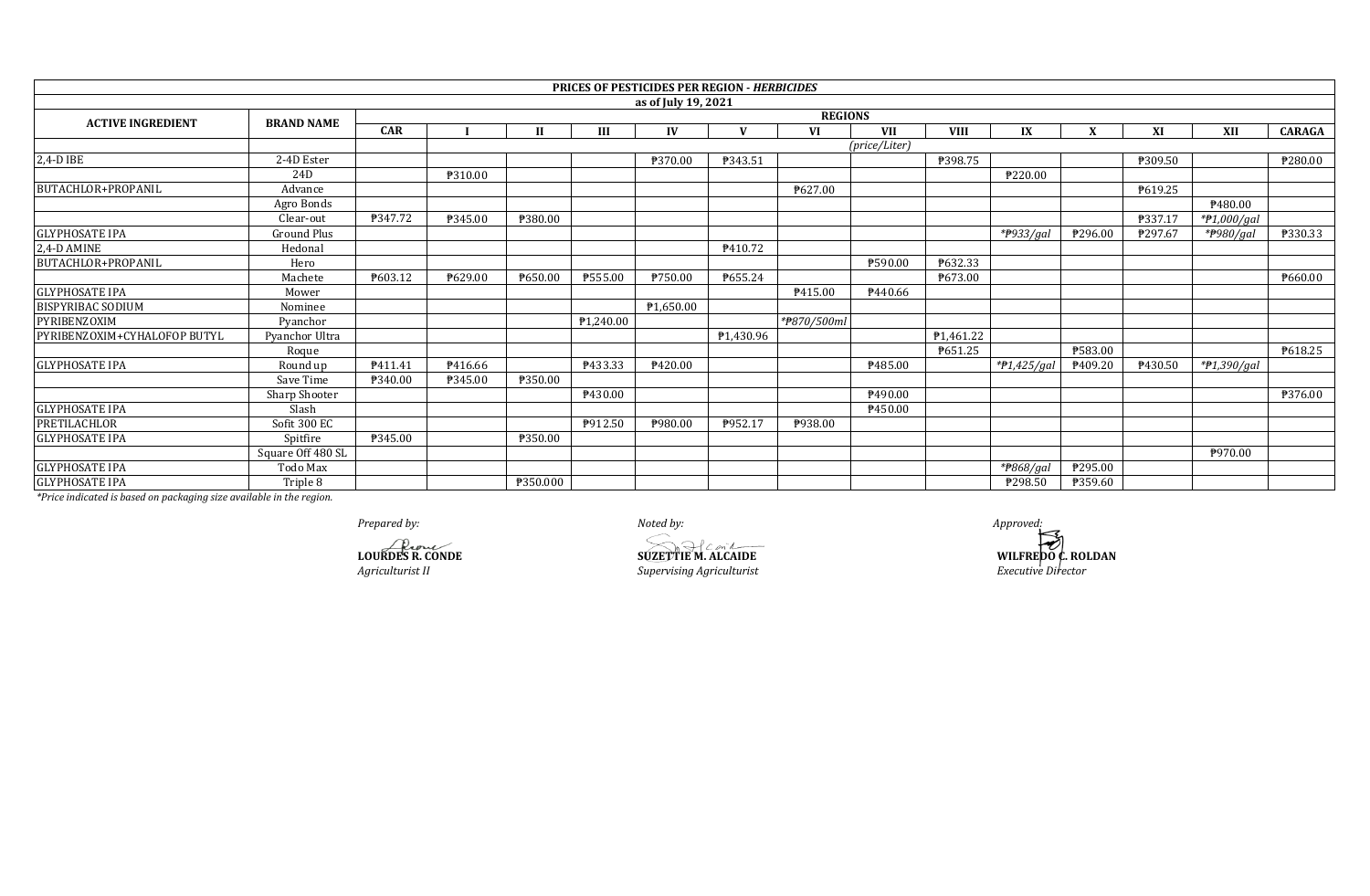|                                                                                                                                                                                                                                                                                                           |                                                                                                   |             |                |              |                          |           | <b>PRICES OF PESTICIDE PER REGION - FUNGICIDES</b> |               |              |             |                  |              |                        |             |               |  |
|-----------------------------------------------------------------------------------------------------------------------------------------------------------------------------------------------------------------------------------------------------------------------------------------------------------|---------------------------------------------------------------------------------------------------|-------------|----------------|--------------|--------------------------|-----------|----------------------------------------------------|---------------|--------------|-------------|------------------|--------------|------------------------|-------------|---------------|--|
|                                                                                                                                                                                                                                                                                                           |                                                                                                   |             |                |              |                          |           | as of July 19, 2021                                |               |              |             |                  |              |                        |             |               |  |
| <b>ACTIVE INGREDIENT</b>                                                                                                                                                                                                                                                                                  | <b>BRAND NAME</b>                                                                                 |             | <b>REGIONS</b> |              |                          |           |                                                    |               |              |             |                  |              |                        |             |               |  |
|                                                                                                                                                                                                                                                                                                           |                                                                                                   | <b>CAR</b>  |                | $\mathbf{H}$ |                          | $\bf{IV}$ |                                                    | VI            | <b>VII</b>   | <b>VIII</b> | IX               | $\mathbf{v}$ | XI                     | XII         | <b>CARAGA</b> |  |
|                                                                                                                                                                                                                                                                                                           |                                                                                                   |             |                |              |                          |           |                                                    |               | (price/ kg.) |             |                  |              |                        |             |               |  |
|                                                                                                                                                                                                                                                                                                           | Antracole                                                                                         |             |                |              |                          |           |                                                    | P750.00       | P670.00      |             |                  | ₱495.00      |                        | P630.00     | P584.00       |  |
| DIFENOCONAZOLE+PROPIC                                                                                                                                                                                                                                                                                     | Armure                                                                                            | *#710/250ml |                | *#780/250ml  | * <del>P</del> 670/250ml |           | *#663.28/250 ml                                    |               |              | *#746/250ml | *P625/250 ml     |              |                        |             |               |  |
| <b>BENOMYL</b>                                                                                                                                                                                                                                                                                            | Benomax                                                                                           |             |                | *#180/100g   |                          |           |                                                    |               |              |             |                  |              |                        |             |               |  |
| MANCOZEB                                                                                                                                                                                                                                                                                                  | Dithane                                                                                           | P638.47     |                | P650.00      | ₱550.00                  | ₱650.00   | ₱584.77                                            | * $P253/250q$ | P639.00      |             | P485.00          | P555.25      | P564.33                | ₱560.00     | P535.16       |  |
| <b>THIOPHANATE METHYL</b>                                                                                                                                                                                                                                                                                 | Fungitox                                                                                          |             |                |              |                          |           |                                                    |               |              |             |                  |              | ₱568.00                |             | P576.00       |  |
| <b>BENOMYL/ MANCOZEB</b>                                                                                                                                                                                                                                                                                  | Fungufree                                                                                         |             |                |              | P450.00                  |           | P394.17                                            |               |              |             |                  |              |                        |             |               |  |
| <b>COPPER HYDROXIDE</b>                                                                                                                                                                                                                                                                                   | Funguran                                                                                          |             | P650.00        | P695.00      |                          |           | P702.50                                            |               |              | P675.00     |                  | P662.50      |                        |             |               |  |
| <b>COPPER HYDROXIDE</b>                                                                                                                                                                                                                                                                                   | Funguran OH                                                                                       | P719.60     |                |              | P655.00                  | ₱970.00   |                                                    | ₱672.00       |              |             |                  |              |                        |             |               |  |
| MANCOZEB                                                                                                                                                                                                                                                                                                  | Ganazeb                                                                                           |             |                |              |                          |           |                                                    |               |              |             |                  |              |                        |             | P495.00       |  |
| <b>COPPER HYDROXIDE</b>                                                                                                                                                                                                                                                                                   | Kocide                                                                                            |             |                | P1,050.00    |                          | P1,150.00 |                                                    |               | P1,380.00    | P970.00     | P965.00          | P945.00      |                        |             | P870.75       |  |
|                                                                                                                                                                                                                                                                                                           | Manager                                                                                           | P616.50     |                |              |                          |           |                                                    | ₱500.00       | ₱520.00      |             |                  |              |                        |             |               |  |
| MANCOZEB                                                                                                                                                                                                                                                                                                  | Mancozeb                                                                                          |             |                |              | <b>P375.00</b>           |           |                                                    |               |              |             | <b>\\$384.00</b> |              |                        |             |               |  |
| MANCOZEB                                                                                                                                                                                                                                                                                                  | Manzate                                                                                           |             |                |              |                          |           | P472.50                                            |               | *#140/250g   |             | ₱398.00          | P452.00      | P455.75                |             |               |  |
| <b>DIFENOCONAZOLE</b>                                                                                                                                                                                                                                                                                     | Montana                                                                                           |             | *#950/500ml    |              |                          |           |                                                    |               |              |             |                  |              |                        |             |               |  |
| TEBUCONAZOLE+TRIFLOXY                                                                                                                                                                                                                                                                                     | Nativo                                                                                            |             |                |              |                          |           |                                                    |               |              | ₱700.00     |                  |              |                        |             |               |  |
| <b>CUPROUS OXIDE</b>                                                                                                                                                                                                                                                                                      | Nordox                                                                                            |             |                |              |                          | P1,550.00 |                                                    |               |              |             |                  |              |                        |             |               |  |
| MANCOZEB                                                                                                                                                                                                                                                                                                  | Redeem                                                                                            |             |                |              |                          |           |                                                    |               |              | ₱395.50     |                  |              |                        |             |               |  |
| DIFENOCONAZOLE                                                                                                                                                                                                                                                                                            | Score                                                                                             |             | *#770/250ml    |              |                          |           |                                                    |               |              |             |                  |              |                        | *#660/250ml |               |  |
|                                                                                                                                                                                                                                                                                                           | Tango                                                                                             |             |                |              |                          | ₱1,750.00 |                                                    |               |              |             |                  |              |                        |             |               |  |
| THIOPHANATE METHYL                                                                                                                                                                                                                                                                                        | Topsin                                                                                            |             |                |              |                          |           |                                                    | P300.00       |              |             |                  |              | P <sub>1</sub> ,044.25 |             |               |  |
| MANCOZEB<br>$\frac{1}{2}$ and $\frac{1}{2}$ and $\frac{1}{2}$ and $\frac{1}{2}$ and $\frac{1}{2}$ and $\frac{1}{2}$ and $\frac{1}{2}$ and $\frac{1}{2}$ and $\frac{1}{2}$ and $\frac{1}{2}$ and $\frac{1}{2}$ and $\frac{1}{2}$ and $\frac{1}{2}$ and $\frac{1}{2}$ and $\frac{1}{2}$ and $\frac{1}{2}$ a | Wallop<br>$\mathbf{a}$ , $\mathbf{a}$ , $\mathbf{a}$ , $\mathbf{a}$ , $\mathbf{a}$ , $\mathbf{a}$ |             |                |              |                          |           |                                                    |               |              |             |                  |              |                        | ₱375.00     |               |  |

**Agriculturist II CONDE**<br>*Agriculturist II SUZETTIE* **M. ALCAIDE**<br>*Supervising Agriculturist* **LOURDES R. CONDE SUZETTIE M. ALCAIDE**

**WILFREDO C. ROLDAN**<br>Executive Director *Prepared by: Noted by: Approved:*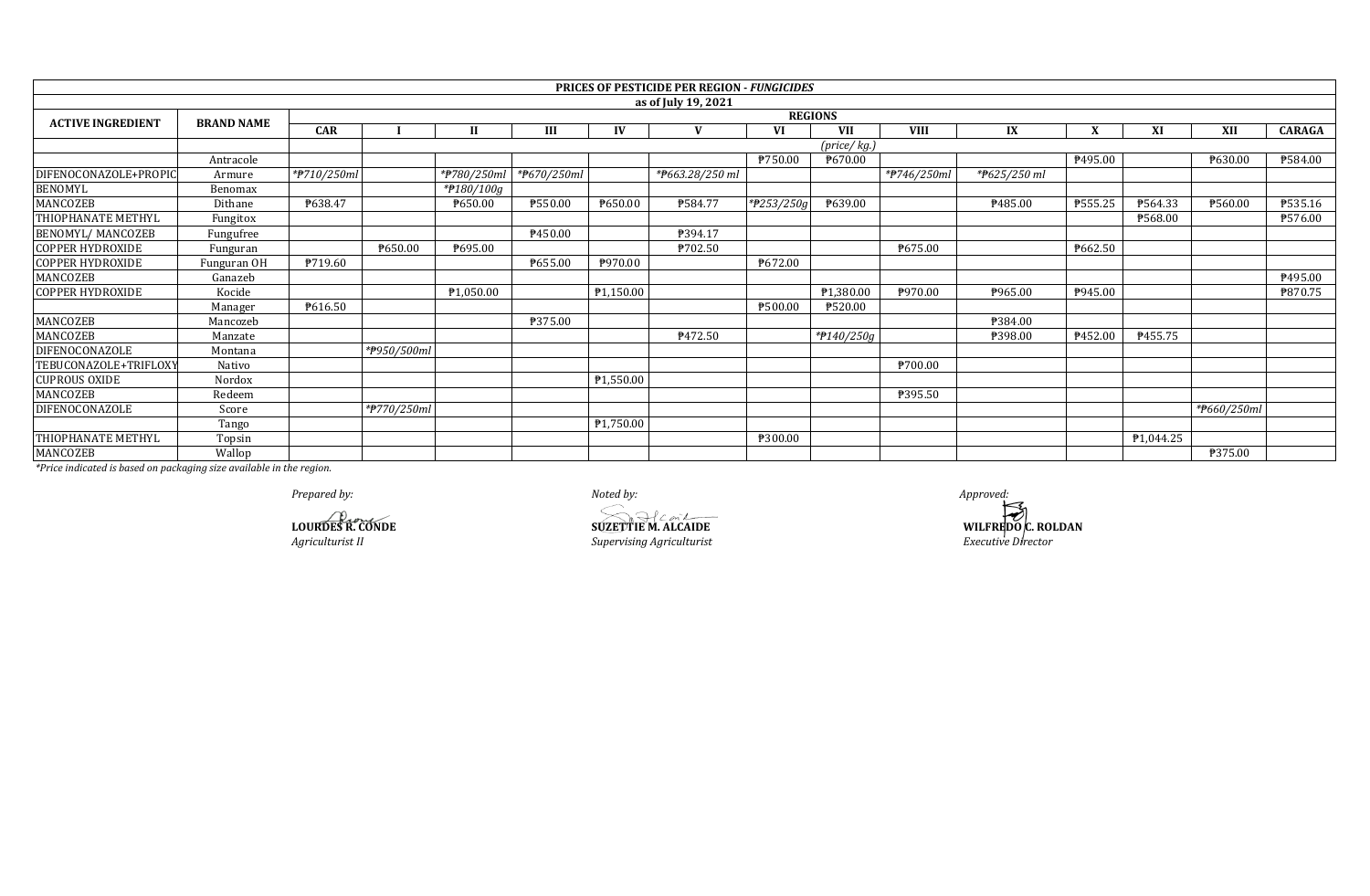|                                                              |                   |                |                       |              |               |               | <b>PRICES OF PESTICIDE PER REGION - MOLLUSCICIDES</b> |             |              |                                 |                |              |             |            |                          |
|--------------------------------------------------------------|-------------------|----------------|-----------------------|--------------|---------------|---------------|-------------------------------------------------------|-------------|--------------|---------------------------------|----------------|--------------|-------------|------------|--------------------------|
|                                                              |                   |                |                       |              |               |               | as of July 19, 2021                                   |             |              |                                 |                |              |             |            |                          |
|                                                              |                   | <b>REGIONS</b> |                       |              |               |               |                                                       |             |              |                                 |                |              |             |            |                          |
| <b>ACTIVE INGREDIENTS</b>                                    | <b>BRAND NAME</b> | <b>CAR</b>     |                       |              | Н             |               |                                                       | VI          | VII          | <b>VIII</b>                     | IX             |              | XI          | XII        | <b>CARAGA</b>            |
|                                                              |                   |                |                       |              |               |               |                                                       |             | (price/kg.)  |                                 |                |              |             |            |                          |
| NICLOSAMIDE & NICLOSAMIDE<br><b>ETHANOLAMINE SALT</b>        | Bayluscide        |                | *#85/35g              | *#1,080/L    | *#1,087/L     | $*P1,230/L$   | *#1,098.54/L                                          |             |              | $*P1,250/L$                     | *#1,058.33/L   | *#1,105/L    | *#1015.20/L | *P545.00/L | $*P1,147.5/L$            |
| METALDEHYDE                                                  | Bayonet           | P286.44        |                       |              | ₱287.50       | ₱300.00       | P287.37                                               | ₱271.00     | ₱318.66      | ₱299.58                         | ₱257.50        | P294.33      |             | ₱280.00    |                          |
|                                                              | Cimarron          |                |                       |              |               |               |                                                       | ₱908.00     |              | *P100/35g *P874.16/350g         |                |              |             |            |                          |
| NICLOSAMIDE & NICLOSAMIDE<br><b>ETHANOLAMINE SALT</b>        | Hit               | $*P88.5/35q$   | *#95/35g              | P880.00      |               |               | *P900/350g *P891.25/350g                              |             |              |                                 |                |              |             |            |                          |
| NICLOSAMIDE ETHANOLAMINE SALT                                | Laser             |                |                       | ₱850.00      |               |               |                                                       |             |              |                                 |                |              |             |            |                          |
| NICLOSAMIDE ETHANOLAMINE SALT                                | Maskada           |                |                       |              |               |               |                                                       |             |              |                                 |                |              |             |            | P938.12                  |
|                                                              | Maso              |                |                       |              |               |               |                                                       | *#943/box** |              |                                 |                |              |             |            |                          |
| METALDEHYDE, NICLOSAMIDE, &<br>NICLOSAMIDE ETHANOLAMINE SALT | Moluxide          |                |                       |              |               |               |                                                       |             |              |                                 |                |              | ₱848.33     |            |                          |
| NICLOSAMIDE ETHANOLAMINE SALT                                | Niclomax          |                |                       |              |               | *#830/L       | *#841.43/350g                                         |             |              |                                 |                |              |             |            |                          |
|                                                              | Niclos M          |                |                       |              |               |               |                                                       |             | $*$ P115/35g |                                 |                |              |             |            |                          |
|                                                              | Padan             |                |                       |              |               |               |                                                       |             |              |                                 |                |              | $*P1,115/L$ |            |                          |
| NICLOSAMIDE & NICLOSAMIDE<br><b>ETHANOLAMINE SALT</b>        | Parakuhol         |                |                       |              |               |               |                                                       |             |              |                                 | *#725/350g     | *P951.0/L    | *#735/L     | *#70/35g   | $*$ $P712.5/box$         |
| NICLOSAMIDE ETHANOLAMINE SALT                                | Primalex          |                |                       |              |               |               |                                                       |             |              |                                 |                |              |             |            | * <del>P</del> 890/350g  |
| NICLOSAMIDE ETHANOLAMINE SALT                                | Shatter           |                |                       |              |               |               |                                                       |             |              | *#115/35g *#1,014.55/box        |                |              |             |            |                          |
|                                                              | Snailmate         |                |                       |              |               | * $P850/350g$ |                                                       |             |              |                                 |                |              |             |            |                          |
| METALDEHYDE, NICLOSAMIDE, &<br>NICLOSAMIDE ETHANOLAMINE SALT | Snailkill         | P240.00        | P245.00               |              | ₱230.00       |               |                                                       |             |              |                                 | P249.33        |              |             |            |                          |
| NICLOSAMIDE ETHANOLAMINE SALT                                | Surekill          |                | *#103/35g *#107.5/35g | *#980/box**  | * $P945/350g$ |               | $*P1,047/350g$                                        | *#968/box*  |              | * $f121.5/35g$ * $f1.152.5/box$ |                | *#1067.5/box | P981.60     |            | *P950/350g *P1,052.6/box |
| NICLOSAMIDE ETHANOLAMINE SALT                                | Tagluscide        |                |                       | *P800/350g** |               |               |                                                       |             |              |                                 | *#872.5/350g** |              |             |            |                          |
| METALDEHYDE                                                  | Thump             |                |                       |              | P240.00       |               |                                                       | ₱225.00     |              |                                 |                | P259.00      |             | ₱285.00    |                          |

\*Price indicated is based on packaging size available in the region.<br>\*\*10 sachets/box of 35g

Prepared by:

LOURDES R. CONDE Agriculturist II

Noted by:

**SUZETTIEM. ALCAIDE** Supervising Agriculturist

Approved:<br>
WILFREDO C. ROLDAN<br>
Executive Director